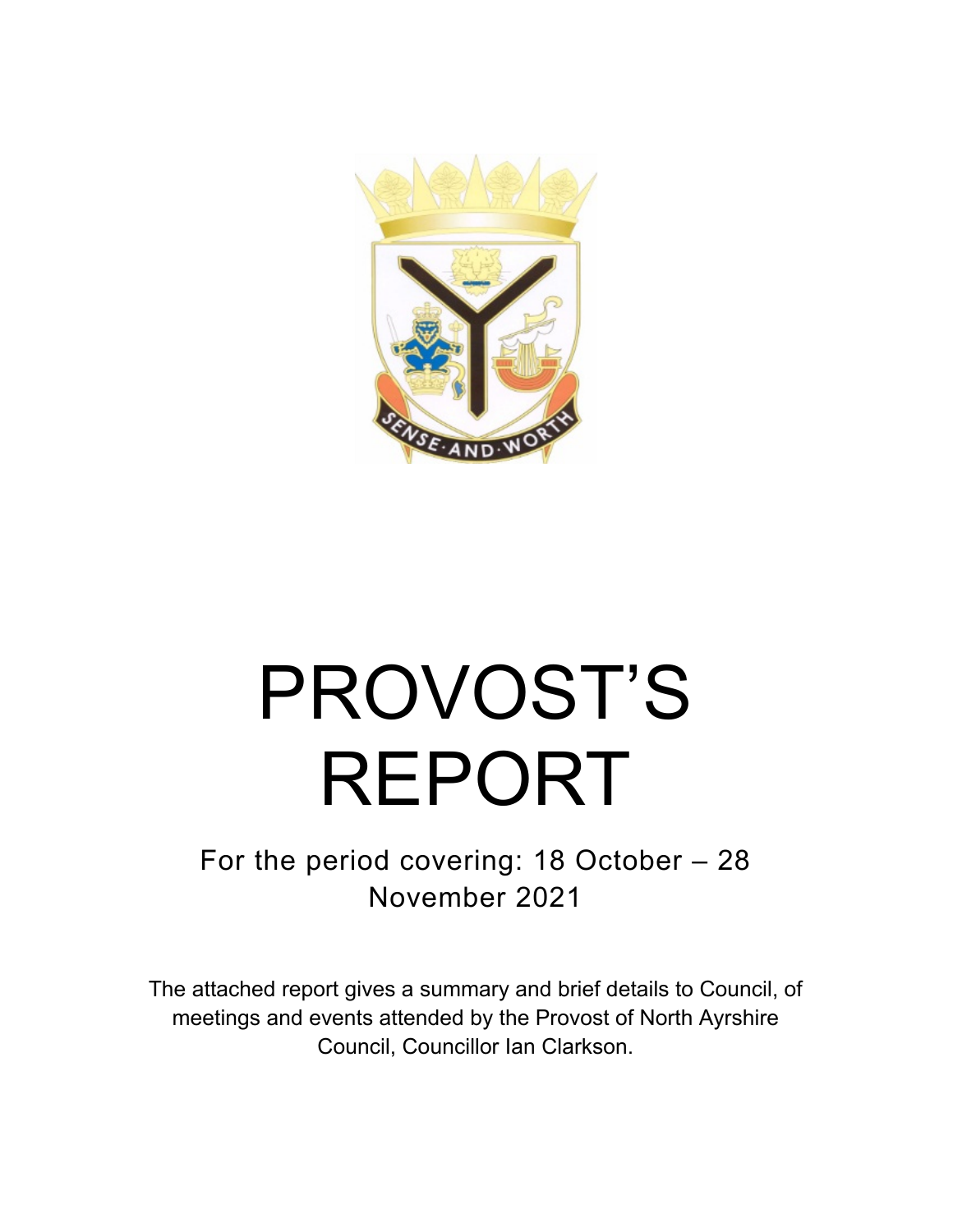## PROVOST'S REPORT

For the period covering: 18 October – 28 November 2021

Since the last meeting of the Council, I have taken part in several events, including:

## *Scottish Provosts' Association AGM, City Chambers, Edinburgh, 20 October*

On 20 October, I attended the Scottish Provosts' Association AGM. This gathering of all civic heads in Scotland is important to the development of the role of Provost and for networking. At this event, Lord Wallace, Moderator of the General Assembly of the Church of Scotland, was the guest speaker.

## *Visit to Castlepark Community Association, Irvine, 21 October*

On 21 October, I visited Castlepark Community Centre in Irvine. This was the start of many visits to a range of community groups throughout North Ayrshire which I am still undertaking. I was delighted to meet members of the Community Association and some of their user groups. The visit also allowed me to witness first-hand the incredible work that is carried out by volunteers and to thank them for all the work they do.

## *Visit to Café Solace, Bridgend Community Centre, Kilbirnie, 22 October*

On 22 October, I visited Café Solace in Kilbirnie. It was excellent to be able to chat to the volunteers behind the project and hear how it has evolved and the positive impact it has on the local community. My thanks go to everyone involved.

## *Astra Gardens Official Opening, Ardrossan Academy, 22 October*

I was delighted to be invited to officially open Ardrossan Academy's Astra Gardens on 22 October. The garden provides learning opportunities for pupils in horticultural skills and is now open to the local community. Partnerships have since been developed with the local foodbank and the community larders and I look forward to visiting again.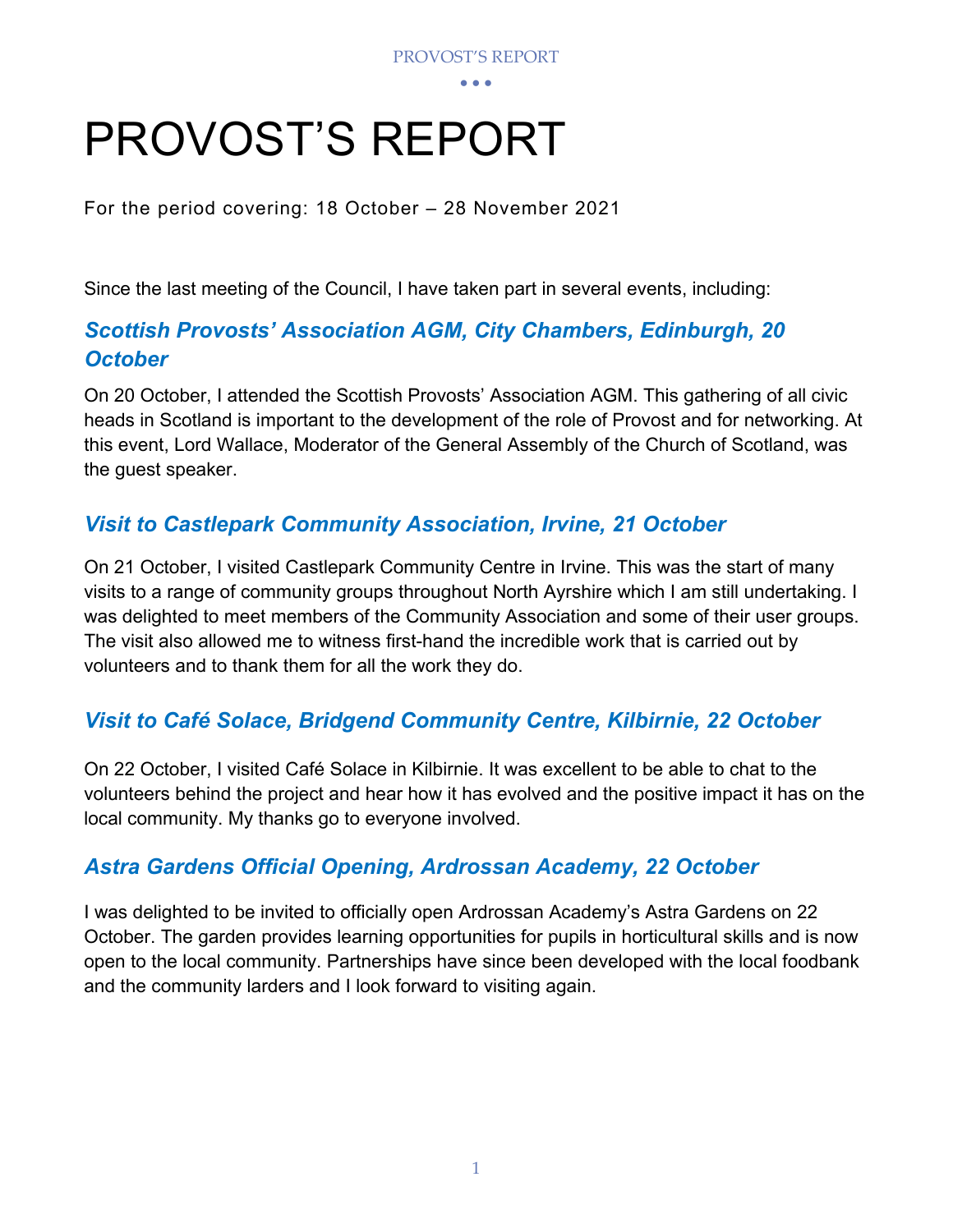## *Visit Garnock Valley Men's Shed, Kilbirnie, 22 October*

I paid a visit to the Garnock Valley Men's Shed in Kilbirnie on 22 October. The Men's Shed is a registered charity that positively supports men's health and wellbeing across the Garnock Valley. I was delighted to meet the people behind it. They are shining examples of the incredible work carried out by volunteers in our local communities throughout North Ayrshire.

## *Ayrshire Cancer Support Fundraising Ball, Ayr Racecourse, 23 October*

On 23 October, I was a guest of Ayrshire Cancer Support at their fundraising ball which took place at Ayr Racecourse. I was happy to be able to attend to highlight this worthwhile cause and to show our support to all the volunteers who work tirelessly behind the scenes to raise funds and provide support for people suffering with cancer throughout Ayrshire.

## *Visit to Dalry Community Garden, Dalry, 25 October*

On 25 October, I visited the Community Garden in Dalry and had a chat with some of the dedicated volunteers leading the initiative. My thanks go out to everyone involved with this project and I am only too happy to highlight all the excellent work they carry out.

## *Visit to The Farm Basket, Towerlands Farm Community Centre, Irvine, 29 October*

On 29 October, I visited the Farm Basket at Towerlands Farm Community Centre. This community food larder provides accessible and affordable groceries helping those in the local community who may be struggling with the costs of a weekly shop. It was good to speak with members of Broomlands and Bourtreehill Community Association who operate this excellent resource.

## *Ravenfest, Townhouse, Irvine, 29 October*

Ravenfest, a celebration of Edgar Allan Poe took place in the Townhouse, Irvine on 29 October. This was the first of what is hoped to be an annual festival celebrating the life and works of Edgar Allan Poe who spent a short time in Irvine as a child.

## *Visit to Irvine Neighborhood Youth Forum, Irvine, 30 October*

On 30 October, I visited Irvine Neighbourhood Youth Forum at their Halloween themed breakfast club in the Redburn Community Centre. The dedicated members of the Forum are involved in a range of community activities, and it is heartening to see the amount of work our young people carry out. They are excellent ambassadors for the young people of North Ayrshire.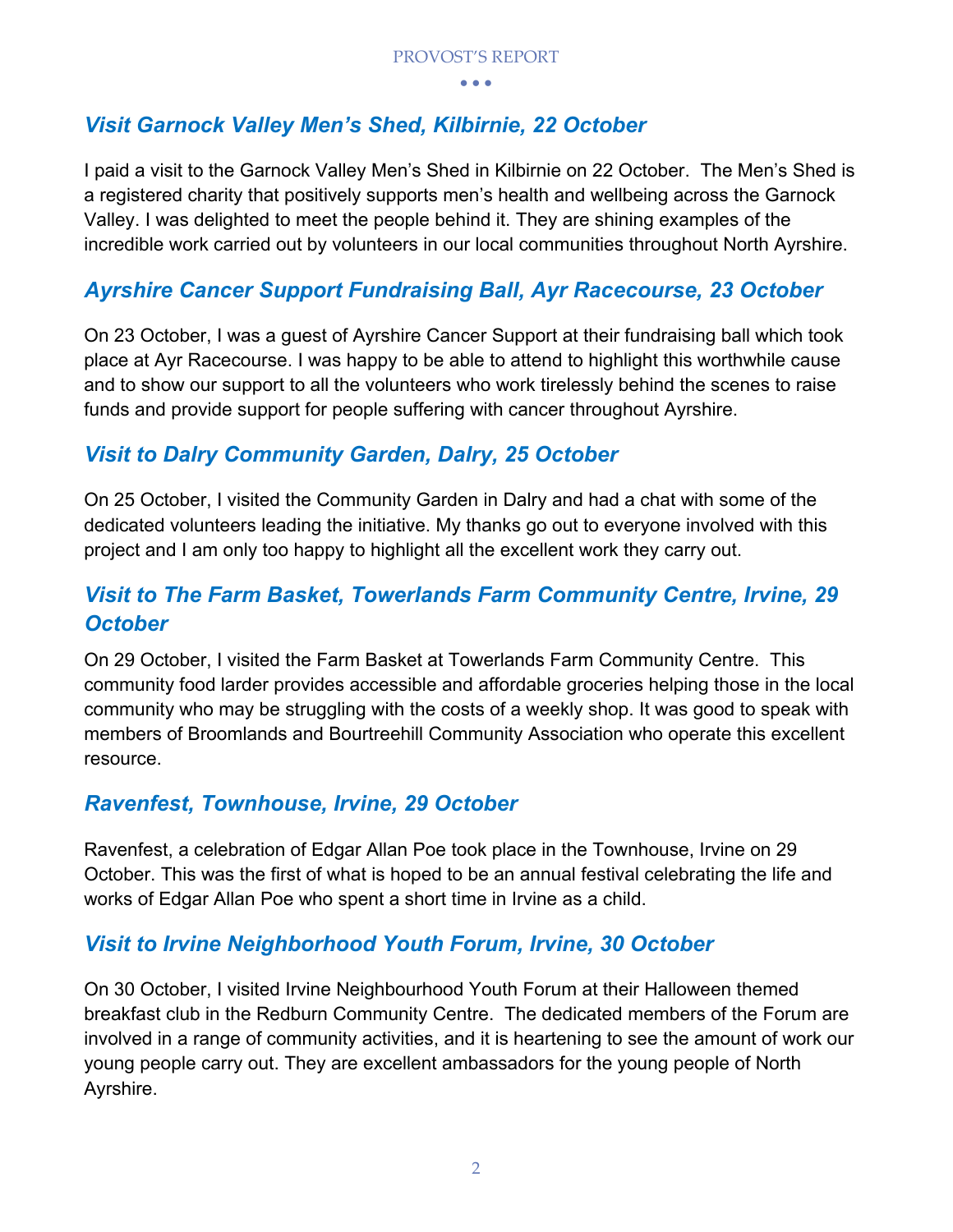## *Irvine Incorporated Trades 375th Anniversary Dinner, Riverside Lodge Hotel, Irvine, 30 October*

I attended the Incorporated Trades 375<sup>th</sup> Annual Dinner, otherwise known as the "Big Pie", in the Riverside Lodge Hotel, Irvine on 30 October. This traditional event celebrates Irvine and its ancient traditions. The Incorporated Trades are involved in many events and projects in Irvine and uphold the historical and cultural traditions of the former Royal Burgh.

## *Brass in the Valley Concert, Gateside, Beith, 31 October*

On 31 October, I attended the second Brass in the Valley Concert. The concert, arranged by the Barmill Jolly Beggars Burns Club, was held to acknowledge the services provided by frontline workers in the Garnock Valley, during the Covid-19 pandemic. This event was a great opportunity to show our support to the many individuals and organisations who have provided vital support to their local community during these difficult times.

## *Visit to Choices Community Shop, Irvine, 1 November*

On 1 November, I visited the Choices Community Shop on Fullarton Street, Irvine. The shop provides affordable food options for members as well as providing information and guidance to individuals requiring other types of support. I was delighted to get the opportunity to talk to the volunteers behind the project and hear about the enormous amount of work that goes on behind the scenes.

## *Visit to the Training Station, Saltcoats, 1 November*

I visited the Training Station in Saltcoats on 1 November. The project led by Shibumi Karate Club, saw an underused part of Saltcoats Train Station transformed into a state-of-the-art community facility. I was grateful for a tour of the facility and to hear the background to this community-led project.

## *Visit to Garnock Valley Youth Forum, Walker Hall, Kilbirnie, 3 November*

On 3 November, I visited Garnock Valley Youth Forum in the Walker Hall, Kilbirnie. I was delighted to officially launch their Uniform Swap Shop initiative. I was happy to meet the young people and to offer my support and encouragement for all the work they do.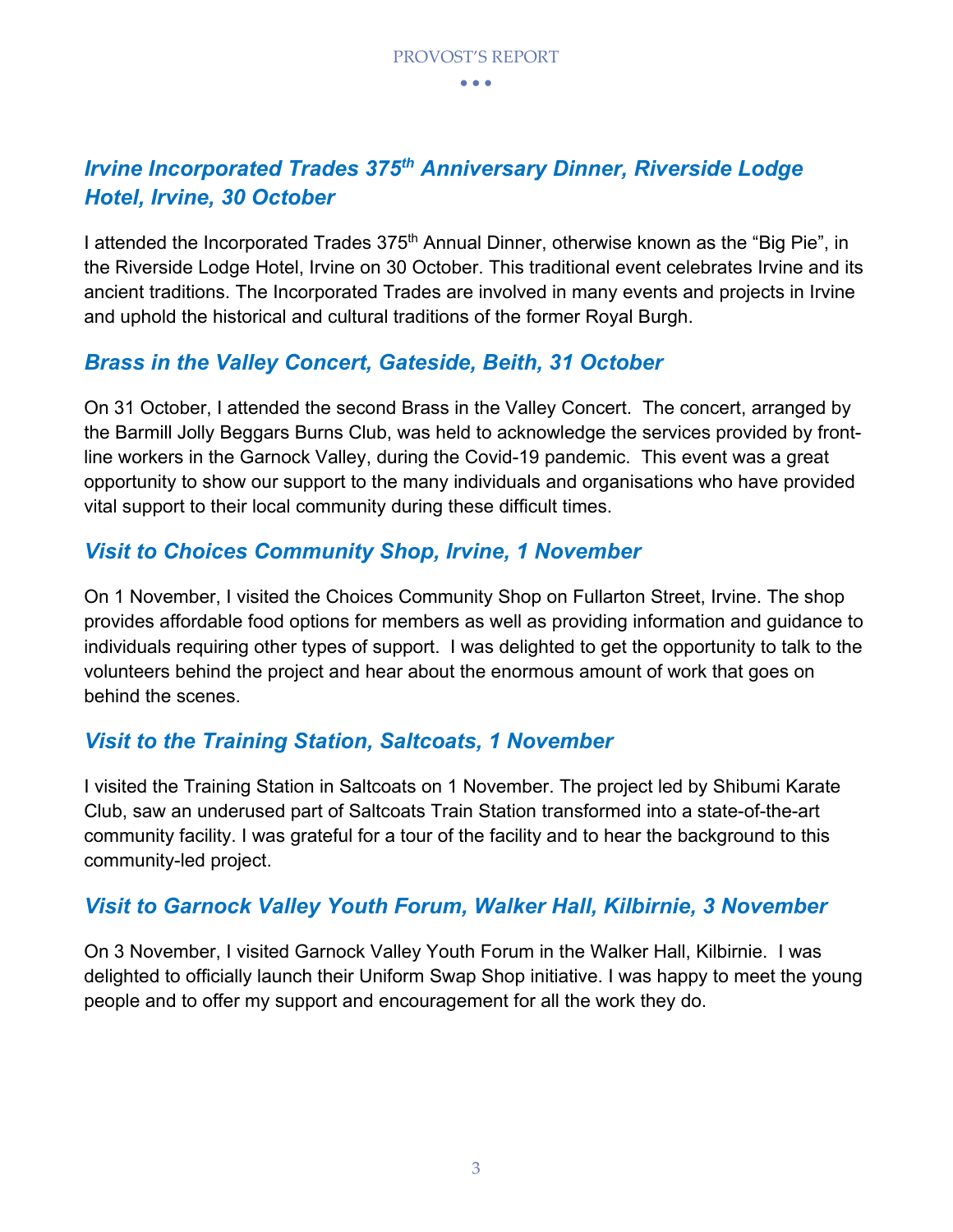## *Visit to Dalry Larder, Community Centre Dalry, 3 November*

I visited the Dalry Community Larder on 3 November, which is another amazing project set up to support those in the local area. In partnership with the Council, initiatives like these not only provide vital support to those needing it most but bring communities together and highlight the greatest asset we have and that is our people. My thanks go to everyone involved.

## *Remembrance Day Service, Irvine, 11 November*

On 11 November, at 11am we remembered all those brave service men and women who paid the ultimate sacrifice in the line of duty. Services took place throughout North Ayrshire at this time, I attended a service at the war memorial in Irvine.

## *Cash for Kids Mission Christmas Virtual Launch, 12 November*

On 12 November, I joined the virtual launch of Cash for Kids Mission Christmas. At the launch we heard how Cash for Kids are supporting young people in Ayrshire and of the various projects in which they are involved. This is such a worthwhile cause which benefits many, particularly at this time of year.

## *Dorothy Lynam, 100th Birthday celebration, Woodwynd Hall, Kilwinning, 13 November*

I was delighted to have been invited along to Dorothy Lynam's 100<sup>th</sup> birthday celebration in the Woodwynd Hall, Kilwinning on 13 November. Dorothy is well known for the work she has carried out in the local community for many years, and it was an honour to congratulate her on her special day.

## *Remembrance Sunday, Irvine, 14 November*

I attended the Remembrance Sunday Parade and Service in Irvine on 14 November. Remembrance Sunday never fails to move me, but I felt this year's service was perhaps even more poignant than most. After the events of the past 18 months, it was very heartening to see us start to come back together to commemorate and honour those who laid down their lives in war, including hundreds from our own communities. I'd like to thank all the individuals and groups who made it such a special day. As time moves on, it's important that we never lose sight of what this act of remembrance means - reflecting on the sacrifices which have been made and ensure their service is never forgotten. I'd like to thank all the individuals and groups who made it such a special day.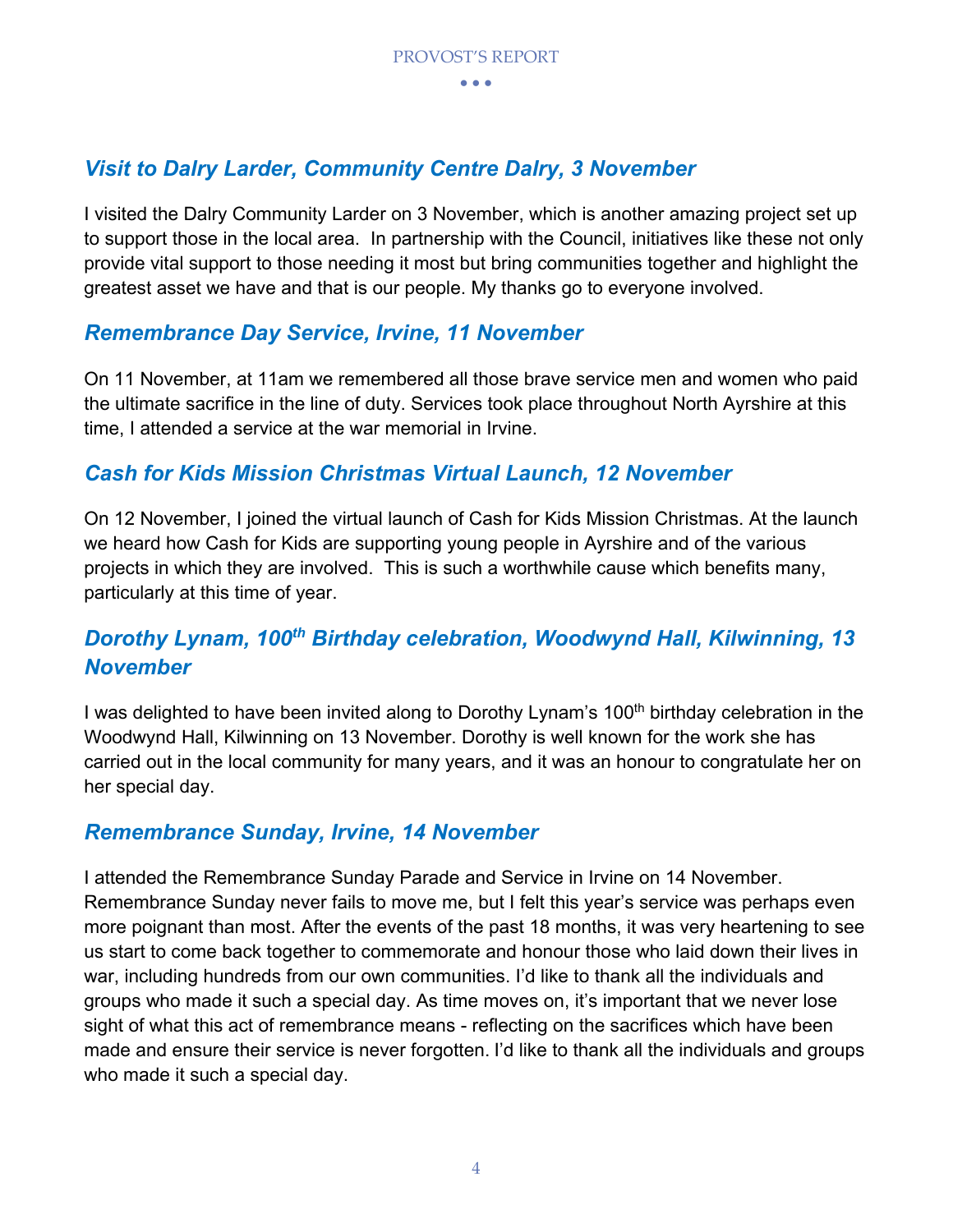## *Visit to Kilwinning Locality Team, Kilwinning Library, 15 November*

I visited Kilwinning Library on 15 November, to chat with the locality team. I was given an insight into all the excellent work that has been going on behind the scenes during the Covid pandemic and the people behind it. It was great to speak with the dedicated staff who do a huge amount of work supporting local organisations and local initiatives.

## *Visit to the "Wee Shoap" Community Larder, Woodwynd Hall, Kilwinning, 15 November*

I visited the "Wee Shoap" community larder in Woodwynd Hall, Kilwinning on 15 November. I spoke with the personnel involved and was inspired by their dedication to their local community. This initiative serves a need in the area and as well as addressing that need encourages greater community involvement and participation.

## *Visit to Cranberry Moss Food Larder, Cranberry Moss Community Centre, Kilwinning, 18 November*

On 18 November, I visited the Cranberry Moss food larder in Cranberry Moss Community Centre, Kilwinning. This is another great example of partnership working in the local community. We have saw communities come together to support each other during the pandemic and projects like this magnify the tremendous effort of volunteers in the local area.

## *Showmen's Guild Annual Luncheon, Hilton Grosvenor Hotel, Glasgow, 19 November*

On 19 November, I attended the Showmen's Guild annual luncheon, in Glasgow. Fairgrounds have been an integral part to festivals and events throughout North Ayrshire for many years. It was good to meet the people involved in these attractions and to hear about how the pandemic has affected them and about their plans for the future.

## *Scottish Youth Parliament Election Announcement Evening, Volunteer Rooms, Irvine, 23 November*

I was delighted to attend the Scottish Youth Parliament election announcement in the Volunteer Rooms, Irvine on 23 November. My congratulations go to Mais Al Diri, Logan Gilmour, Justin Jones and Pyper Quayle who have been elected to the Scottish Youth Parliament. I am very proud of these young people and I look forward to working alongside them.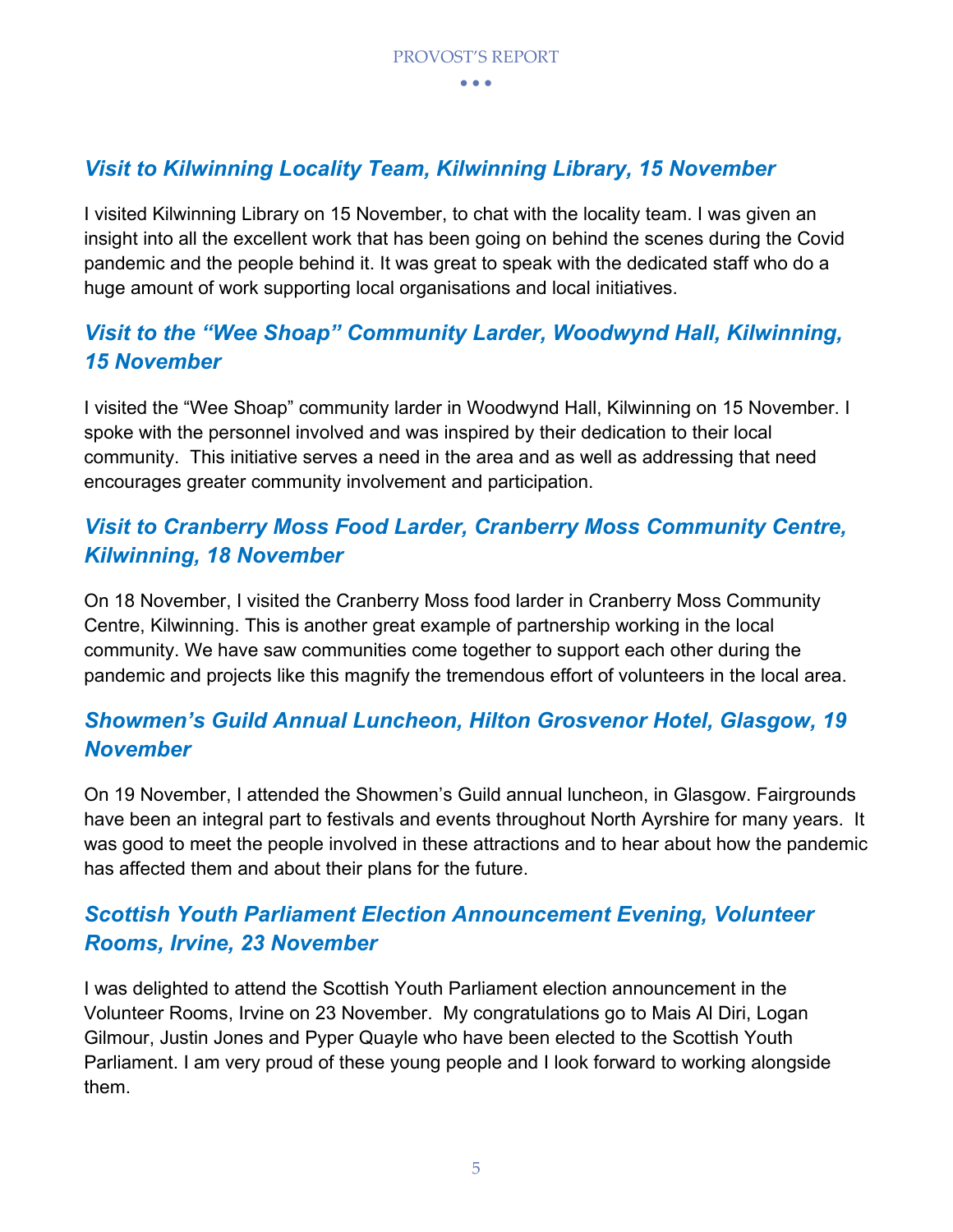## *Violence Against Women – 16 Days of Action, Flag-raising, Cunninghame House, 25 November*

On 25 November, I raised the flag at Cunninghame House to launch this year's White Ribbon 16 Days of Action, which promotes an end to Violence Against Women and directly addresses men, so they understand the scale of the problem and become part of the solution. We all have a role to play in this campaign and the message is clear that violence against women will not be tolerated.

## *Jolly Beggars Burns Club, 77th Annual St. Andrew's Dinner, Bowling Club, Beith, 26 November*

It was a pleasure to attend the Jolly Beggar's Burns annual St. Andrew's dinner on 26 November in Beith Bowling Club. I thoroughly enjoyed the event, which celebrated all the very best about Scotland and it was great to see communities slowly emerging from the pandemic restrictions and coming together in a social setting to enjoy themselves. Thanks to the Jolly Beggars Burns Club for arranging this event.

## *Royal British Legion Scotland, Centenary Concert, Parish Church of St Cuthbert, Edinburgh 28 November*

On 28 November, I attended the Royal British Legion Centenary Concert in Edinburgh. As Veteran's Champion I work closely with veterans in North Ayrshire and with local branches of the British Legion, so I was only too delighted to attend this event and show our support to this organisation who have supported veterans throughout the UK for the past 100 years.